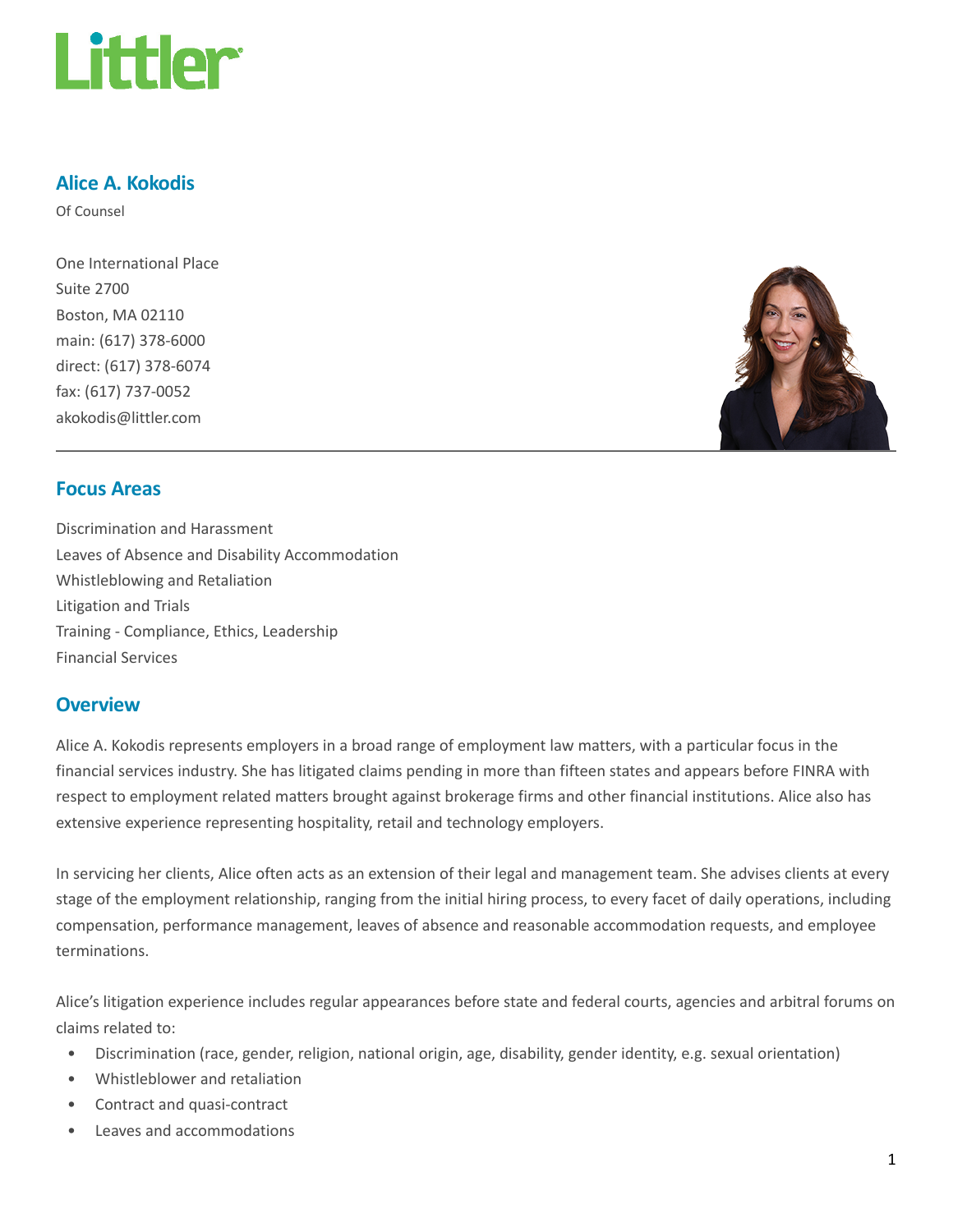

- Defamation
- Wage and hour

In addition to litigating and arbitrating claims, Alice is on the Massachusetts Commission Against Discrimination approved list for remediation, having graduated from the MCAD Certified Train-the-Trainer Program for Preventing Harassment and Discrimination in the Workplace. Alice conducts compliance trainings for human resources professionals, executives and employees on state and federal laws related to discrimination, harassment, accommodations and paid sick leave laws. In the wake of #MeToo, Alice also provides training to employers on conducting effective and thorough workplace investigations.

Alice is committed to pro bono activities and has dedicated her time as pro bono counsel to a Boston area nonprofit that provides programs and services aimed at preventing suicide.

In 2019, Alice was also appointed by the Town Moderator to serve on the Human Resources Board for the Town of Wellesley, MA.

# Professional and Community Affiliations

- Member, Human Resources Board, Town of Wellesley
- Member, Human Resources Committee, Samaritans, Inc.
- Member, Boston Bar Association

### **Recognition**

- Named, Massachusetts Top Women Attorneys, Boston Magazine, 2018-2019
- Named, Super Lawyer, Massachusetts, Super Lawyers, 2011-2019
- Named, Super Lawyer Rising Star, Employment Litigation, Law & Politics, 2009-2010

#### **Education**

J.D., Chicago-Kent College of Law, 1995 M.P.H., Boston University, 1991 B.A., Boston University, 1990

### Bar Admissions

Massachusetts New York New Jersey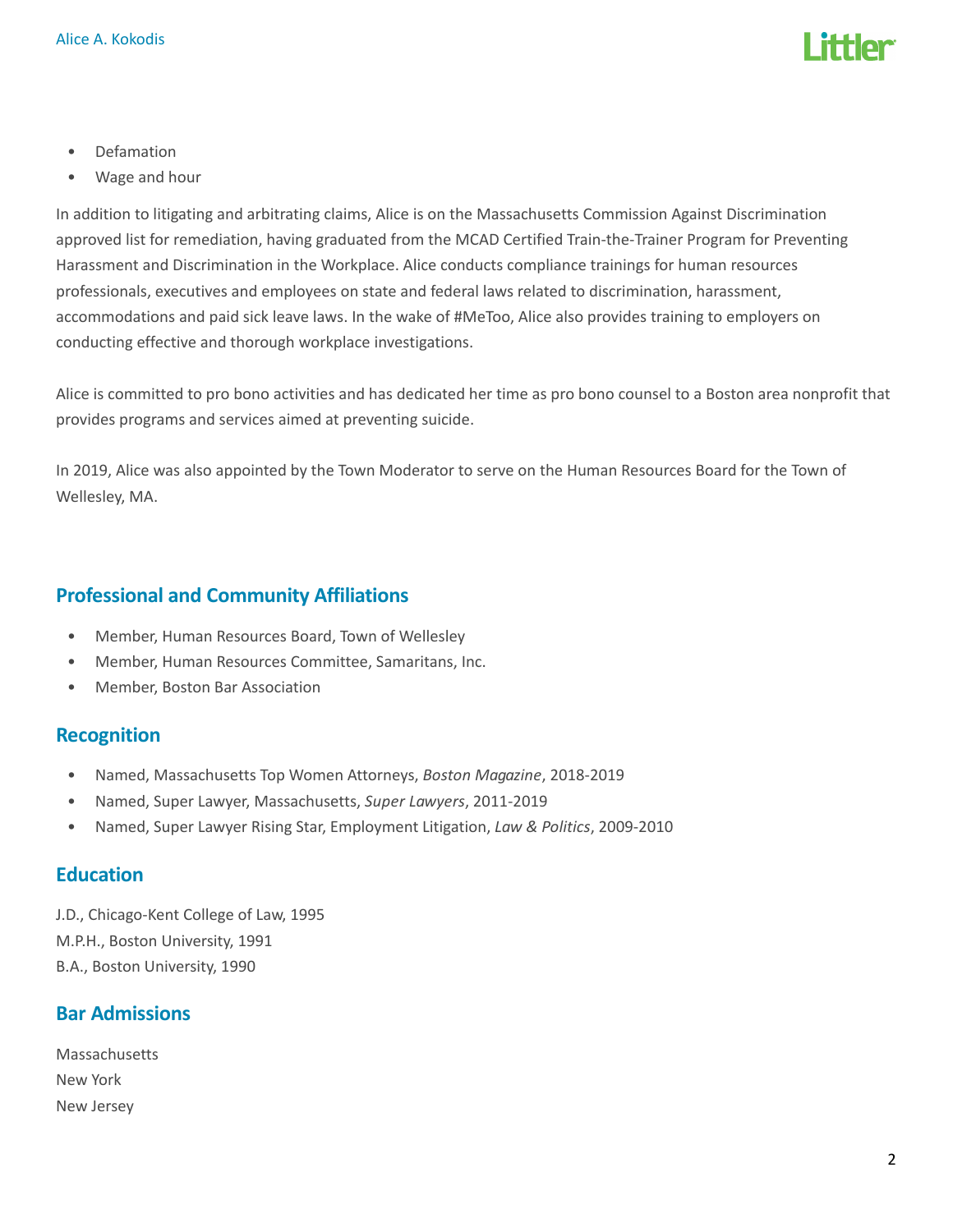

# **Courts**

U.S. Court of Appeals, 1st Circuit U.S. Court of Appeals, 2nd Circuit U.S. Court of Appeals, 3rd Circuit U.S. District Court, District of Massachusetts U.S. District Court, Southern District of New York U.S. District Court, Eastern District of New York

### Languages

Greek

# Publications & Press

Massachusetts Enacts Legislation Providing COVID-19 Emergency Paid Sick Leave to All Employees Littler Insight June 1, 2021

#### Massachusetts Leave of Absence Obligations and the COVID-19 Pandemic

Littler Insight January 25, 2021

#### Leave of absence obligations and the COVID-19 pandemic

Massachusetts Lawyers Weekly January 21, 2021

#### Massachusetts Department of Paid Family and Medical Leave Releases Final Regulations

Littler Insight August 5, 2020

#### Proposed Amendments to the Massachusetts Paid Family and Medical Leave Regulations are Released for Public

Comment

Littler ASAP May 12, 2020

#### New Forms and Final Regulations Issued Under the Massachusetts Paid Family and Medical Leave Law

Littler ASAP June 26, 2019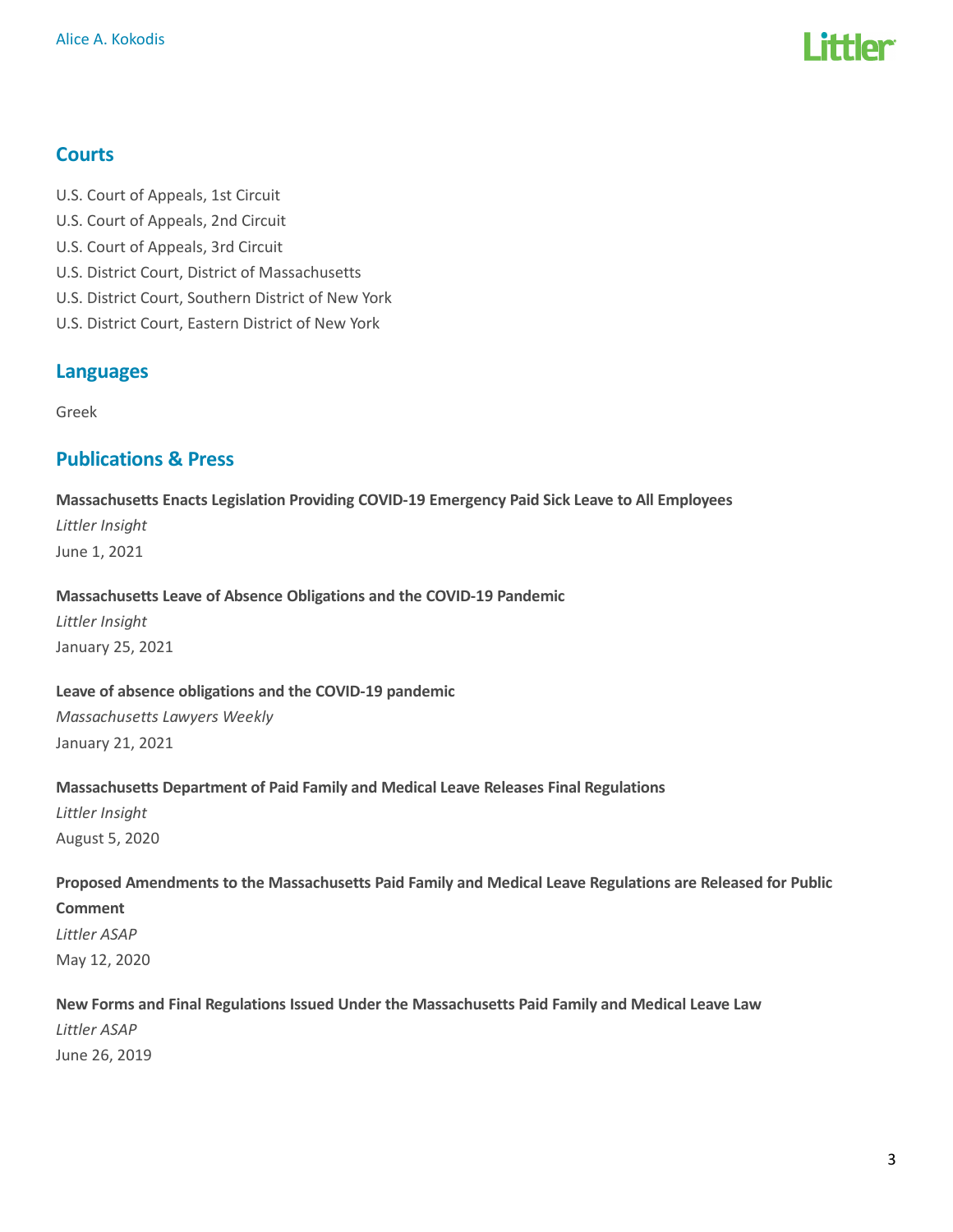

#### New Deadlines For Massachusetts Employers Under the Paid Family Medical Leave Program

Littler ASAP June 14, 2019

#### Anticipated Three-Month Delay for Massachusetts Paid Family and Medical Leave Program

Littler ASAP June 12, 2019

### Massachusetts Paid Leave Update: Approved Private Plan Exemption Need Not Provide Benefits Until January 2021 Littler ASAP May 15, 2019

Paid Leave Law to Change Landscape for Companies Massachusetts Lawyers Weekly May 9, 2019

#### Massachusetts Extends Critical Compliance Deadlines Under the Paid Family Medical Leave Law

Littler Insight May 2, 2019

Updated Massachusetts Paid Family and Medical Leave Act Regulations Offer Additional Guidance as July 1 Effective Date

# Draws Near Littler Insight April 3, 2019

#### Massachusetts Private Plan Exemption Applications Will Be Available to Employers on April 29

Littler ASAP March 22, 2019

### Massachusetts Releases Proposed Family Leave Regulations

SHRM Online February 6, 2019

### Massachusetts Department of Family and Medical Leave Releases Proposed Regulations

Littler ASAP January 25, 2019

# Thorough Internal Investigations of Sexual Harassment Claims Are Critical for Advisory Firms in the Wake of #MeToo

InvestmentNews January 8, 2019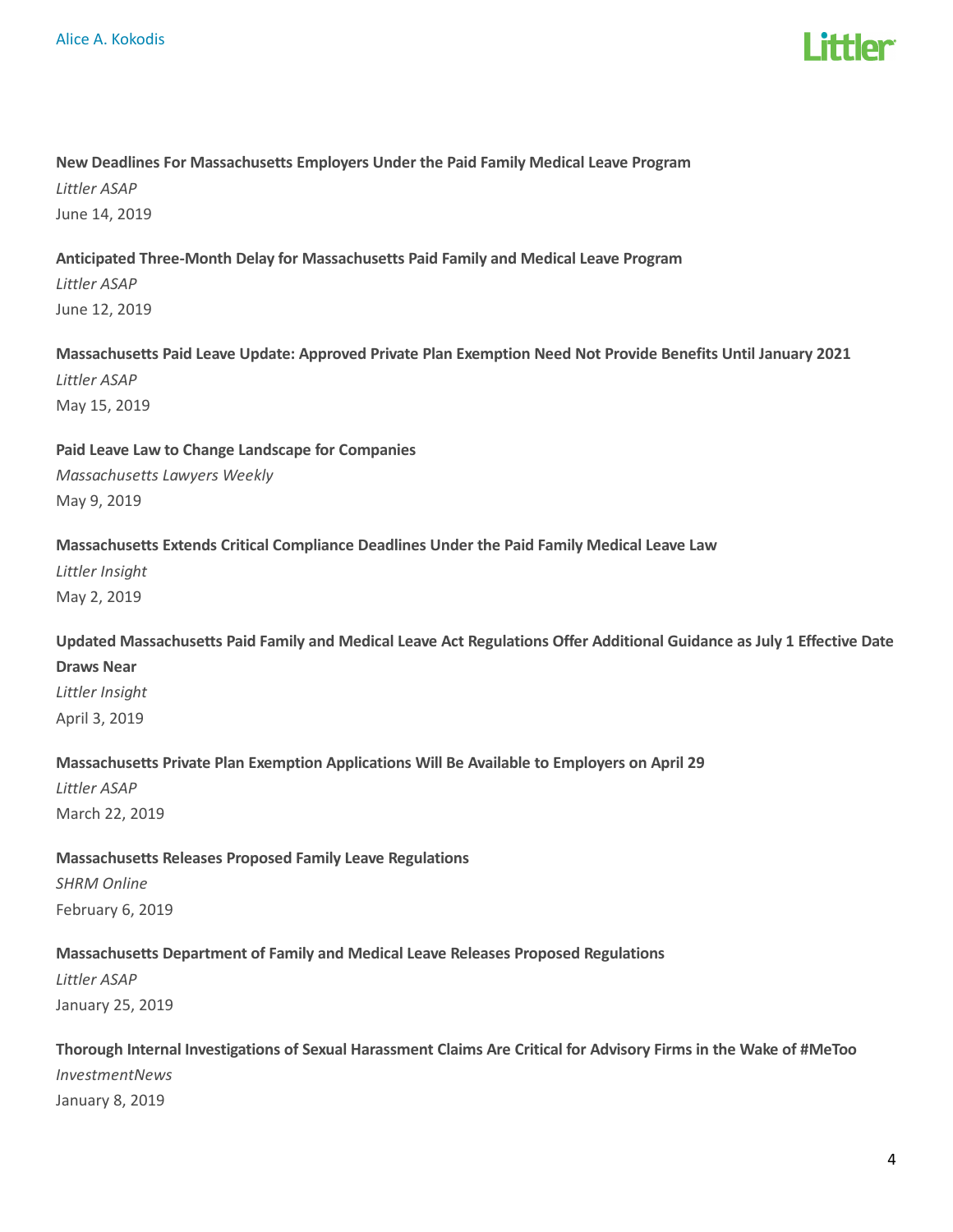

Massachusetts Increases Minimum Wage, Eliminates Premium Pay For Sunday Work, And Enacts New Paid Leave Program Littler ASAP June 29, 2018

# Speaking Engagements

New Year, New Problems - How To Deal with Recent Changes in Employment Law June 3, 2021

Managing the Complexities of Paid Sick and Family Leave Laws – What We've Learned So Far and What We Expect Going Forward 2021 Tri-State SHRM Virtual Event April 28, 2021

Massachusetts Paid Family and Medical Leave Law Mini-Series Boston, MA March 10, 2021

Massachusetts Paid Family and Medical Leave Law Webinar Mini-Series: Session 3 – Filing An Application for PFML Benefits and the Appeals Process November 10, 2020

Massachusetts Paid Family And Medical Leave Law Webinar Miniseries: Session 2 – Revising Your Handbook And The Interplay Between PFML and Other Leaves October 21, 2020

Massachusetts Paid Family And Medical Leave Law Webinar Miniseries: Session 1 – PFML Overview And Filing A Private Plan Exemption September 30, 2020

Is the East Coast the New West Coast When It Comes to Employment Laws? Tri-State SHRM Conference August 10, 2020

New England: Small States with Big Paid Sick Leave Obligations 2019 New England Employer Conference, Newton, MA September 27, 2019